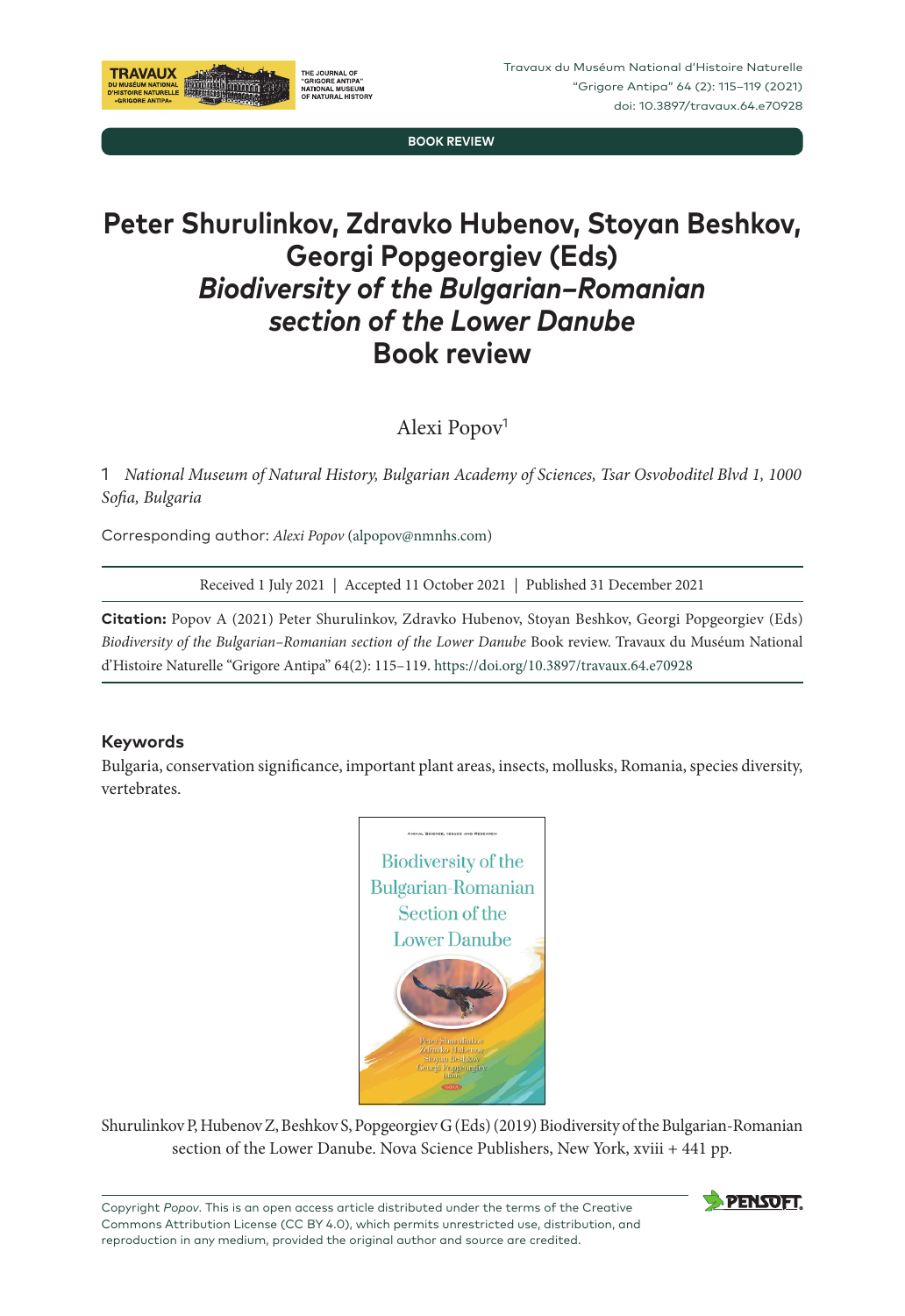The Danube River flows across much of the European continent from its central part to its southeastern border. In addition to its high transport, commercial and economic importance, the River is also a key factor in biodiversity, especially in its lower course. Therefore, it is a good idea to summarize in a book the available information together with original unpublished data on the species diversity, chorology, and ecology of key groups of animals, and an overview of significant plant areas in the 470 km long Bulgarian–Romanian section of the Danube. The goal of the book is not to compile a complete list of the fauna and flora of the selected sector, which is not possible due to the poor study of many invertebrate groups in the area.

The initiators of the book preparation and editors are four zoologists from the National Museum of Natural History in Sofia: Assoc. Prof. Peter Shurulinkov, Prof. Zdravko Hubenov, Assoc. Prof. Stoyan Beshkov, and Assoc. Prof. Georgi Popgeorgiev, three of whom are authors and co-authors of chapters in the book. They are experienced experts on important systematic groups of animals and know the study area. The editors have selected a team of 36 authors: 4 botanists and 32 zoologists. The authors are employed at the two most significant biodiversity institutions in Bulgaria, namely the Institute for Biodiversity and Ecosystem Research (15 authors) and the National Museum of Natural History (11 authors), both at the Bulgarian Academy of Sciences, while the other 10 authors represent universities, a museum, a nature park, and NGOs.

The geographical scope of the study area covers the Danube River and its river bank with wetlands and backwaters, as well as the lower courses of its tributaries, i.e. territory up to 10–15 km south of the Danube in Bulgaria (10 chapters). Only two chapters of the book cover a wider area: mammals have been explored in most of the Danubian Plain and Dobrogea, and butterflies, in the entire Danubian Plain and even parts of the Fore-Balkan hilly country.

The systematic coverage of the treated groups includes vascular plants and their habitats, aquatic molluscs, insects with aquatic immature stages, terrestrial Nematocera (Diptera) and Papilionoidea (Lepidoptera), and all vertebrates. The content of the book is divided into 12 chapters on vegetation (1 chapter), invertebrates (5 chapters, 4 of which on insects), and vertebrates (6 chapters, 3 of which on birds).

The flora along the Danube, its islands and river bank is insufficiently explored compared to flora of other areas in Bulgaria and compared to fauna. The chapter on plants is focused on Important Plant Areas (IPAs) in the region. Of all 125 IPAs in this country, 12 sites with an area of  $121 \text{ km}^2$  or only 0.86% of the IPAs in Bulgaria are located in the Danubian Plain. Six vascular plants are threatened on European level and need conservation: *Aldrovanda vesiculosa*, *Marsilea quadrifolia*, *Salvinia natans*, *Trapa natans* etc. Eight habitats (5 terrestrial and 3 aquatic), represented in Bulgaria mainly along the Danube, are characterized. The authors propose a new IPA, Kalimok–Brashlen, as well as the IPA Zlatiya to be extended and renamed to Tsibar, and IPA Ostrovska Step to be extended and renamed to Ostrov.

Molluscs have a place in such a book because they are an essential part of the river biocoenosis and are well studied in the area. The Danube and adjacent marshes are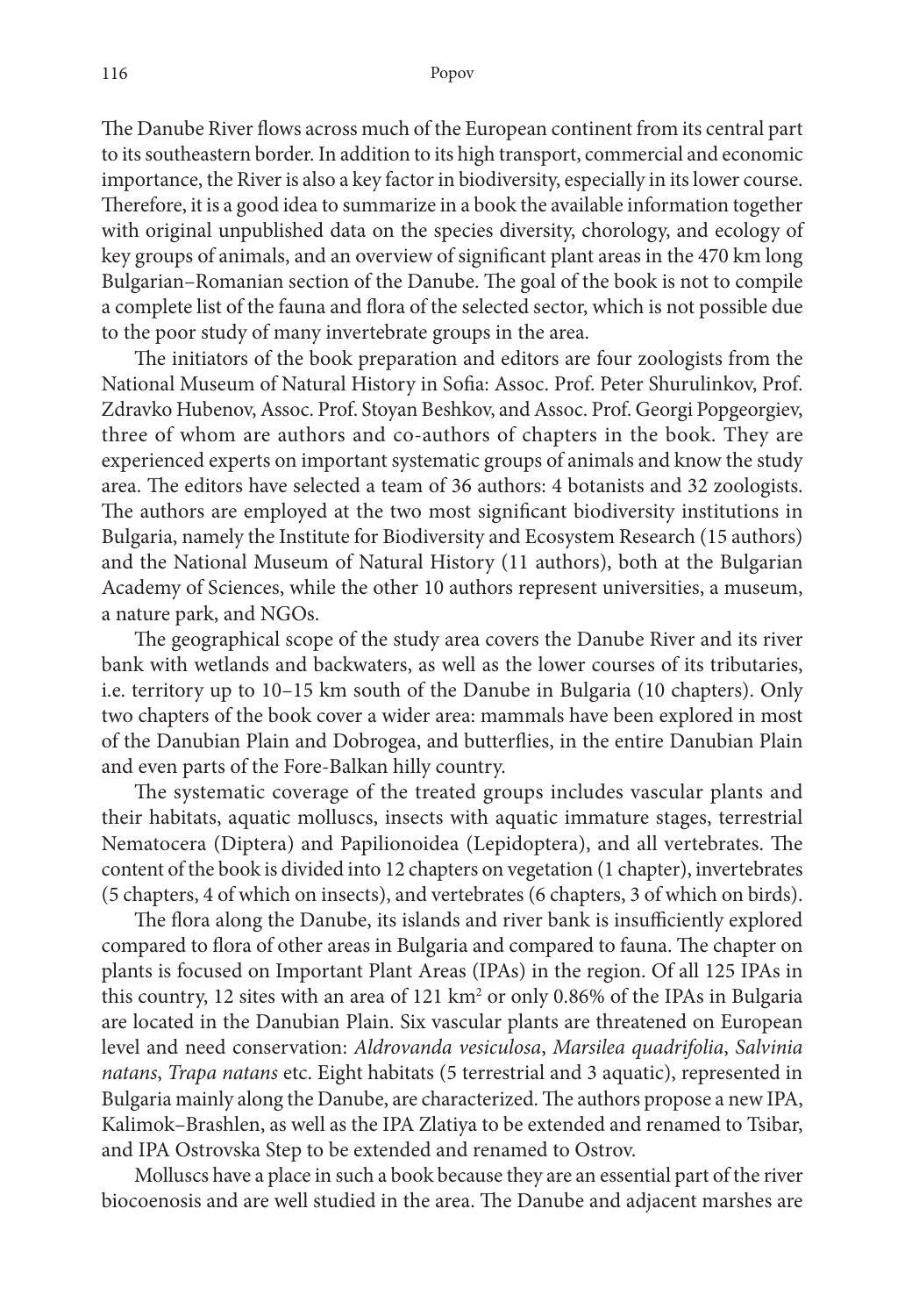inhabited by 67 species of Mollusca: 47 species of Gastropoda (snails) and 20 species of Bivalvia (mussels). They represent 13% of the species of Mollusca in Bulgaria. Regarding zoogeography, the most numerous are the species with Eurosiberian distribution (26 species or 39%). Regional endemics are *Bithynia danubialis* and *Caspia milae*. Of particular importance are three alien species of Bivalvia, introduced in the Lower Danube over the last 20 years and reaching high numbers throughout the Bulgarian–Romanian section: *Sinanodonta woodiana*, *Dreissena bugensis*, and *Corbicula fluminea*. They are included in the "Black list" of invasive alien species of the Danube River Basin, the latter being one of the 100 worst invasive alien species in Europe. These three species have led to a complete change of the benthic habitats in the surveyed sector of the Danube. The most threatened of the Danube molluscs are *Theodoxus transversalis* (Endangered) and *Unio crassus* (Vulnerable) according to the IUCN Red List.

Insect orders with aquatic immature stages have been investigated to varying degrees in the study area: from very well-studied Ephemeroptera (mayflies) and Odonata (damselflies and dragonflies), and partially explored Trichoptera (caddisflies), to poorly studied Plecoptera (stoneflies). From the Danube and adjacent strip up to 20 km from the river, 52 species of Odonata and Ephemeroptera, at least 46 species of Trichoptera, and 3 species of Plecoptera are reported. On the basis of the original samples, new to the fauna of the area are the family Glossosomatidae (Trichoptera), the genera *Glossosoma*, *Halesus* (Trichoptera), and *Centroptilum* (Ephemeroptera) and 6 species, and many species have been found in new localities. The chapters on these insects contain precise data on the distribution (with maps in Odonata) and the ecology (habitats, and in Odonata plus phenology) of each species. These insect groups are highly vulnerable and due to the anthropogenic impact on the river, the number of species has decreased significantly compared to the middle of the 20th century, and 3 species of Ephemeroptera and all species of Plecoptera are Regionally Extinct in Bulgaria. This affects the entire Danube ecosystem, as some of the extinct species were found in large numbers in the past and formed an essential part of the diet of the bottom fish. The most intense flight period of Odonata is in June. Highly threatened dragonflies at European level are *Cordulegaster insignis* (Endangered) and *Sympetrum depressiusculum* (Vulnerable), the latter being Critically Endangered at national level. The damselfly *Sympecma fusca* hatches in July, overwinters as an adult, and lays eggs in the spring of next year. The first generation of the dragonfly *Hemianax ephippiger* develops in Africa, the adults migrate north, including to the study area (not every year), and here the second generation develops, from which the adults return to Africa.

The less numerous of the two suborders of the insect order Diptera, namely Nematocera, is treated and analysed in the book. The larvae of some families of the suborder live in the water. In general, the suborder is poorly investigated in the study area except for the families Culicidae, Ceratopogonidae, and Chironomidae. So far, 153 species from 14 families or 10% of the species in Bulgaria are known, and it can be expected that the real percentage is 40–50% of the species in this country. The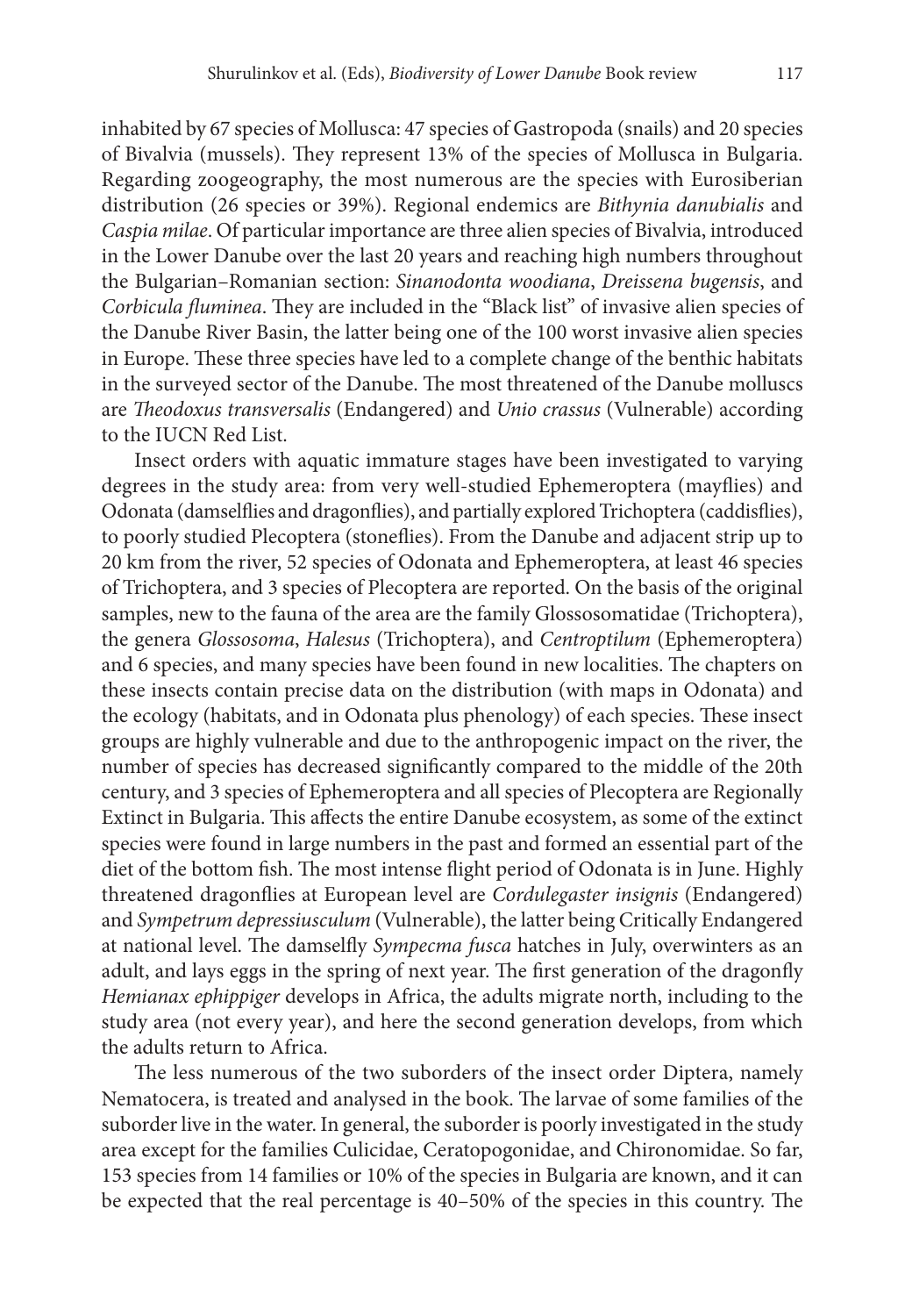chapter contains information about the distribution in the area and the range, and even all the literature and distribution in the rest of Bulgaria of each species. The eastern part of the surveyed section of the Danube is better studied. As regards the zoogeography, the species with a Palearctic type of distribution predominate – 51 species or 33% of the species in the area.

Butterflies are not associated with water and are the least studied in the explored area compared to the rest of the country. Therefore, the chapter on the superfamily Papilionoidea (butterflies) of the order Lepidoptera treats the group in the entire Danubian Plain and parts of the Fore-Balkan hilly country or 35% of the territory of Bulgaria. In this area, 153 species occur, i.e. 70% of the species found in this country. A map of distribution in the area is given for each species. *Euphydryas maturna* and *Lopinga achine* have been reported only from this part of Bulgaria. The latter species is most likely extinct. At least half of the Bulgarian populations of *Colias hyale* and *Rubropterus bavius* live in the area.

Fishes are the most significant part of the biocoenosis of a river. In the Bulgarian section of the Danube and the lower courses of its tributaries, 83 fish species occur, 69 of which are native and 12 are alien and introduced. Eight of the native species are endemic to the Danube River Basin. These numbers are the result of a critical review of the literature data and the deletion of some misreported species from the list of Danube fauna. Many of the alien species have been introduced intentionally for rearing in fish ponds. Species that can be expected as alien are also listed. Negative anthropogenic impact affects fish especially strongly. Two of the species in the Danube are Regionally Extinct in Bulgaria: *Acipenser nudiventris* (ship sturgeon) and *Acipenser sturio* (Atlantic sturgeon). Critically Endangered at global level are all species of Acipenseridae (sturgeons) and *Anguilla anguilla* (European eel).

A very accurate picture of the distribution of amphibians and reptiles (with maps for each species) is presented by 10 authors whose original records are several times more than the literature records. With this study, the Danube River and the territories up to 10 km from the river bank are already sufficiently explored. The species diversity consists of 1 salamander, 3 newts, and 11 frogs (a total of 15 species of Amphibia), and 1 turtle, 2 tortoises, 8 lizards, and 8 snakes (a total of 19 species of Reptilia). These are the native species. It is not known whether the invasive turtle *Trachemys scripta* breeds in the area, as it does in other parts of Bulgaria. The herpetofauna of the Bulgarian section of the Danube is slightly richer than that of the Romanian and Serbian sections. Srebarna Lake (30 species or 88% of the species) has the richest species diversity. Most widespread are *Pelophylax ridibundus* from Amphibia and *Lacerta viridis* from Reptilia, and rarest are *Triturus ivanbureschi* from Amphibia and *Mediodactylus kotschyi* complex from Reptilia.

Birds are an integral part of the landscape of a river. They are highly vulnerable to anthropogenic pressure. Therefore, the three chapters on birds are focused on their numbers and trends compared to previous periods. Information collected from 10 authors and many other contributors has been used. The area is inhabited by 43 species of water birds and 28 species of diurnal birds of prey. In the Bulgarian–Romanian